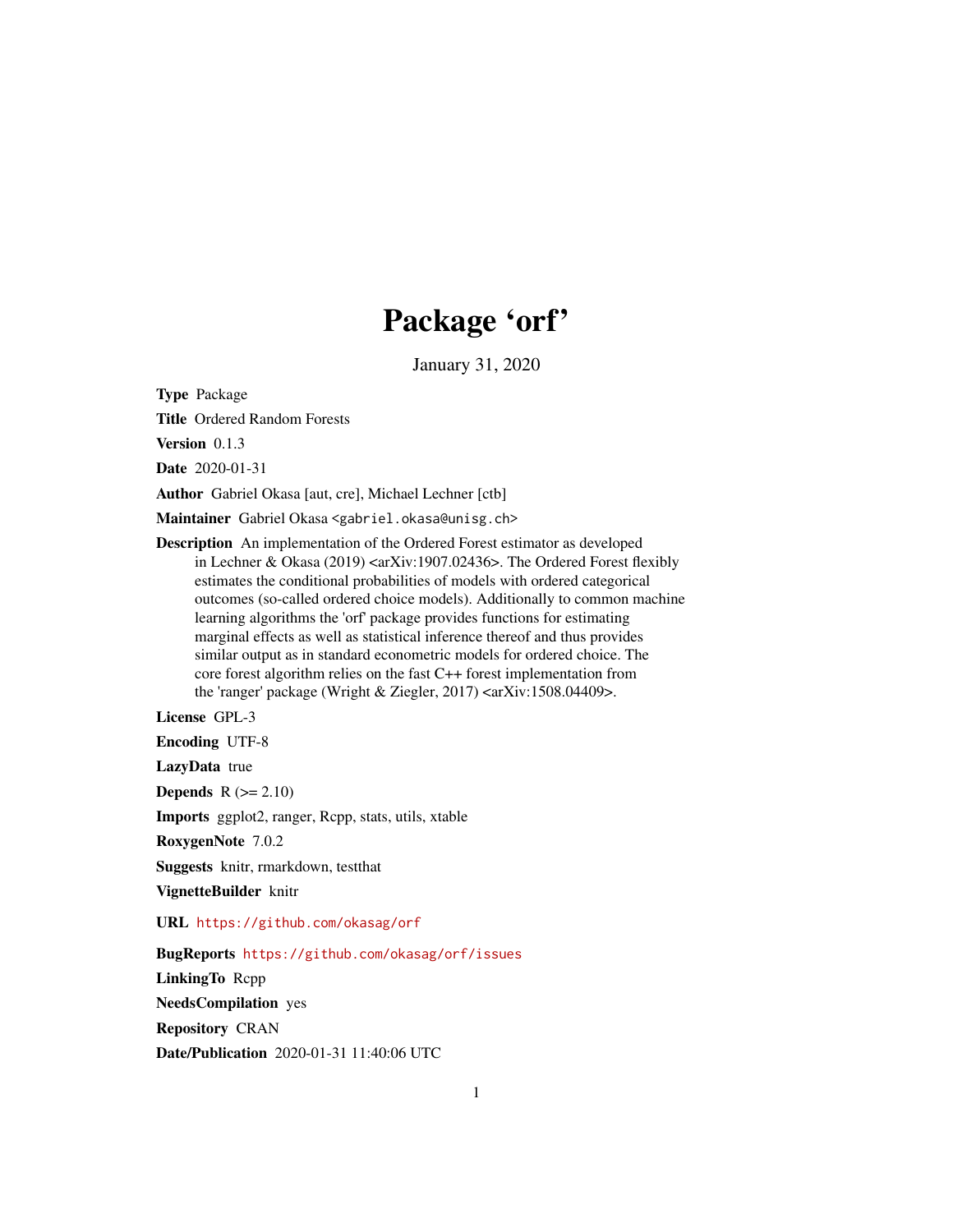# <span id="page-1-0"></span>R topics documented:

| Index |  |
|-------|--|

orf-package *orf: Ordered Random Forests*

# Description

An implementation of the Ordered Forest estimator as developed in Lechner & Okasa (2019). The Ordered Forest flexibly estimates the conditional probabilities of models with ordered categorical outcomes (so-called ordered choice models). Additionally to common machine learning algorithms the orf package provides functions for estimating marginal effects as well as statistical inference thereof and thus provides similar output as in standard econometric models for ordered choice. The core forest algorithm relies on the fast C++ forest implementation from the ranger package (Wright & Ziegler, 2017).

# Author(s)

Gabriel Okasa, Michael Lechner

# **References**

- Lechner, M., & Okasa, G. (2019). Random Forest Estimation of the Ordered Choice Model. arXiv preprint arXiv:1907.02436. <https://arxiv.org/abs/1907.02436>
- Goller, D., Knaus, M. C., Lechner, M., & Okasa, G. (2018). Predicting Match Outcomes in Football by an Ordered Forest Estimator (No. 1811). University of St. Gallen, School of Economics and Political Science. [http://ux-tauri.unisg.ch/RePEc/usg/econwp/EWP-1811.](http://ux-tauri.unisg.ch/RePEc/usg/econwp/EWP-1811.pdf) [pdf](http://ux-tauri.unisg.ch/RePEc/usg/econwp/EWP-1811.pdf)
- Wright, M. N. & Ziegler, A. (2017). ranger: A fast implementation of random forests for high dimensional data in C++ and R. J Stat Softw 77:1-17. [https://doi.org/10.18637/jss.](https://doi.org/10.18637/jss.v077.i01) [v077.i01](https://doi.org/10.18637/jss.v077.i01).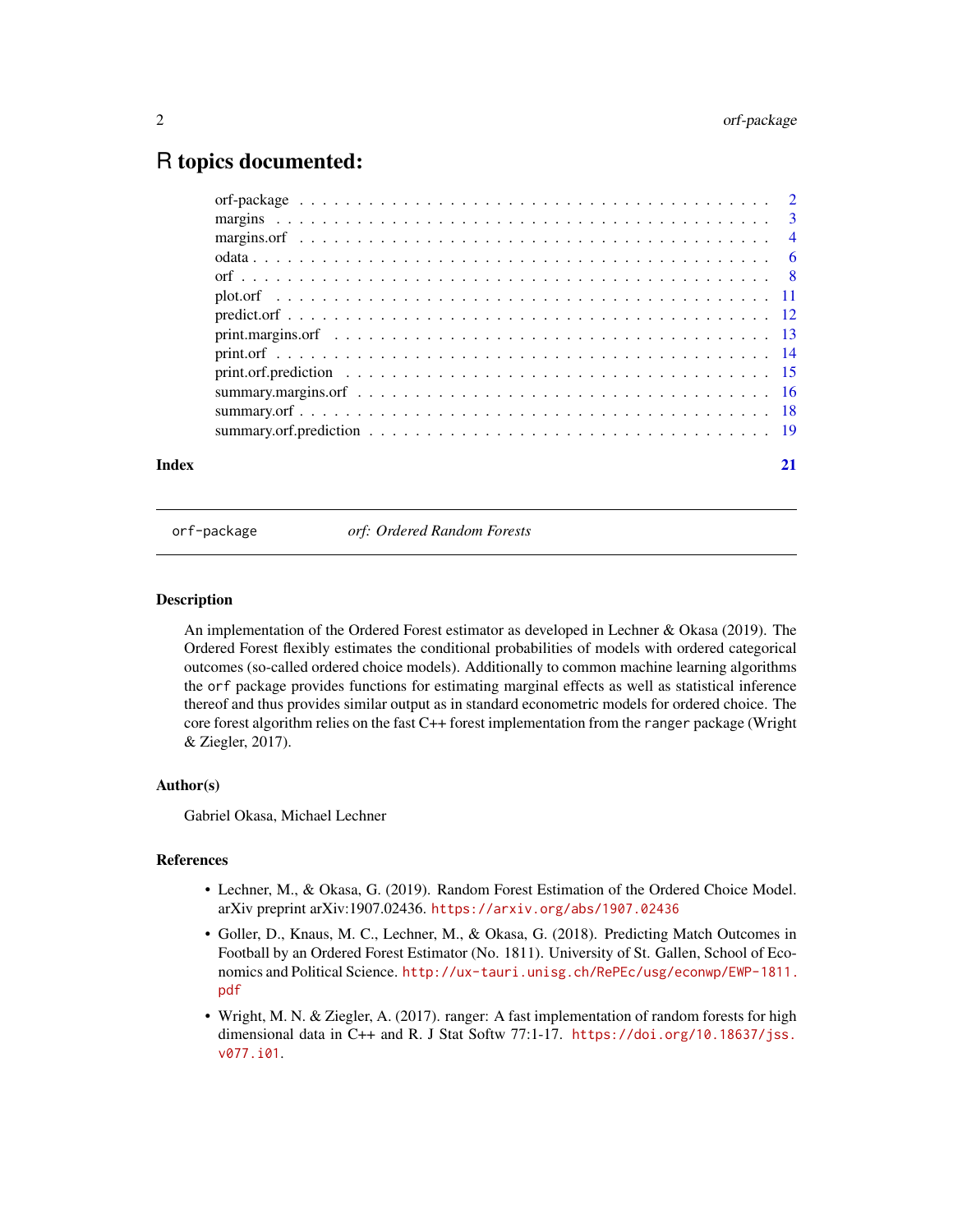#### <span id="page-2-0"></span>margins 3

# Examples

```
## Ordered Forest
require(orf)
# load example data
data(odata)
# specify response and covariates
Y <- as.numeric(odata[, 1])
X \leftarrow \text{as_matrix}(\text{odata}[, -1])# estimate Ordered Forest with default settings
orf_fit <- orf(X, Y)
# print output of the orf estimation
print(orf_fit)
# show summary of the orf estimation
summary(orf_fit)
# plot the estimated probability distributions
plot(orf_fit)
# predict with the estimated orf
predict(orf_fit)
```

```
# estimate marginal effects of the orf
margins(orf_fit)
```
margins *Marginal Effects*

# Description

S3 generic method for estimation of marginal effects of an Ordered Forest objects of class orf.

# Usage

```
margins(forest, eval = NULL, inference = NULL, window = NULL, newdata = NULL)
```
#### Arguments

| forest    | estimated Ordered Forest object of class or f                                                                                       |
|-----------|-------------------------------------------------------------------------------------------------------------------------------------|
| eval      | string, defining evaluation point for marginal effects. These can be one of<br>"mean", "atmean", or "atmedian". (Default is "mean") |
| inference | logical, if TRUE inference on marginal effects will be conducted (default is<br>inherited from the orf object)                      |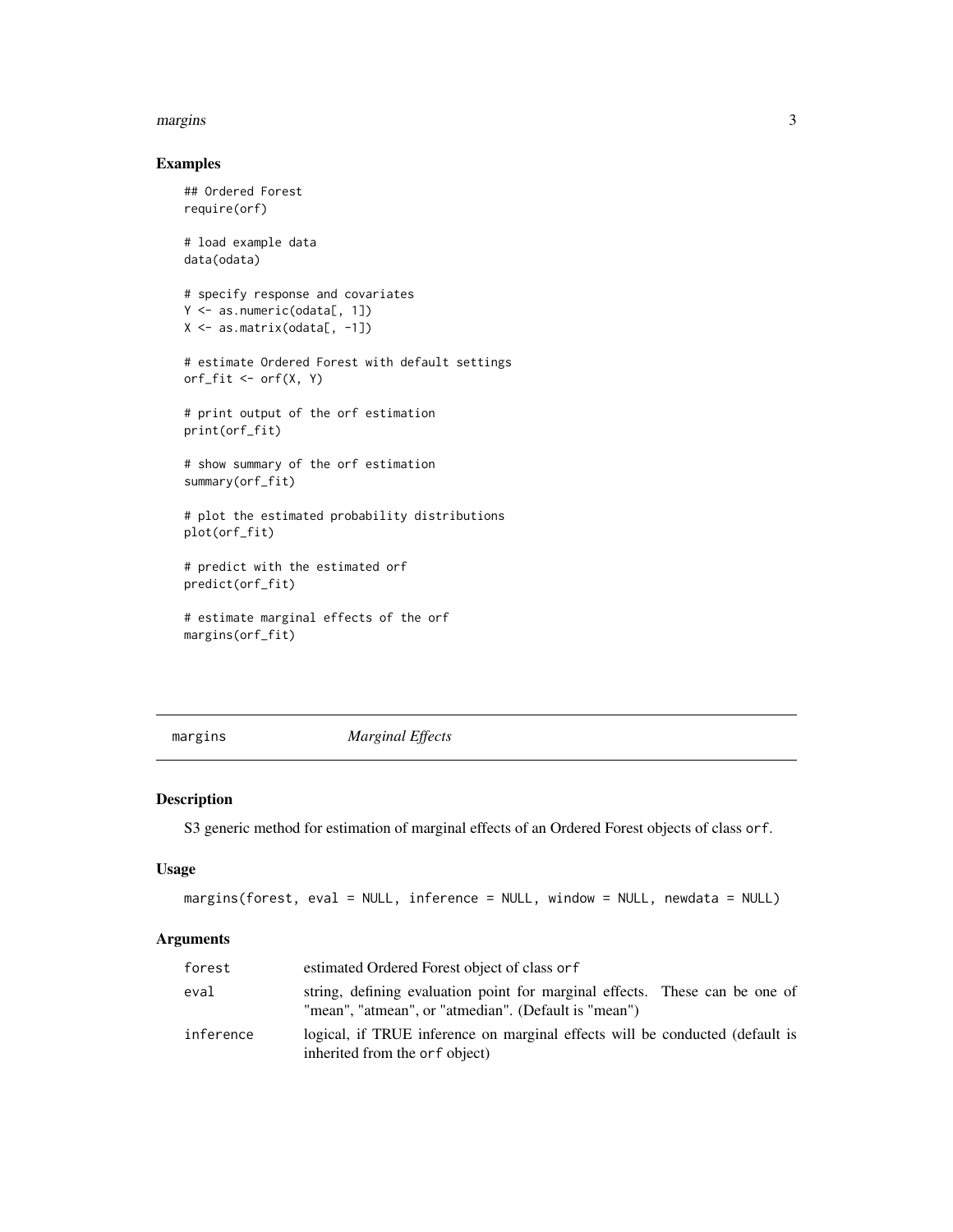<span id="page-3-0"></span>4 margins.orf

| window  | numeric, share of standard deviation of X to be used for evaluation of the marginal<br>effect (default is $0.1$ ) |
|---------|-------------------------------------------------------------------------------------------------------------------|
| newdata | numeric matrix X containing the new observations for which the marginal ef-<br>fects should be estimated          |

# Author(s)

Gabriel Okasa

# See Also

[margins.orf](#page-3-1), [summary.margins.orf](#page-15-1) and [print.margins.orf](#page-12-1)

# Examples

```
## Ordered Forest
require(orf)
# load example data
data(odata)
# specify response and covariates
Y <- as.numeric(odata[, 1])
X \leftarrow \text{as_matrix}(\text{odata}[, -1])# estimate Ordered Forest
orf_fit \leftarrow orf(X, Y)# estimate default marginal effects of the orf
orf_margins <- margins(orf_fit)
```

```
margins.orf Marginal Effects for the Ordered Forest
```
# Description

S3 method for estimation of marginal effects of an Ordered Forest objects of class orf.

# Usage

```
## S3 method for class 'orf'
margins(forest, eval = NULL, inference = NULL, window = NULL, newdata = NULL)
```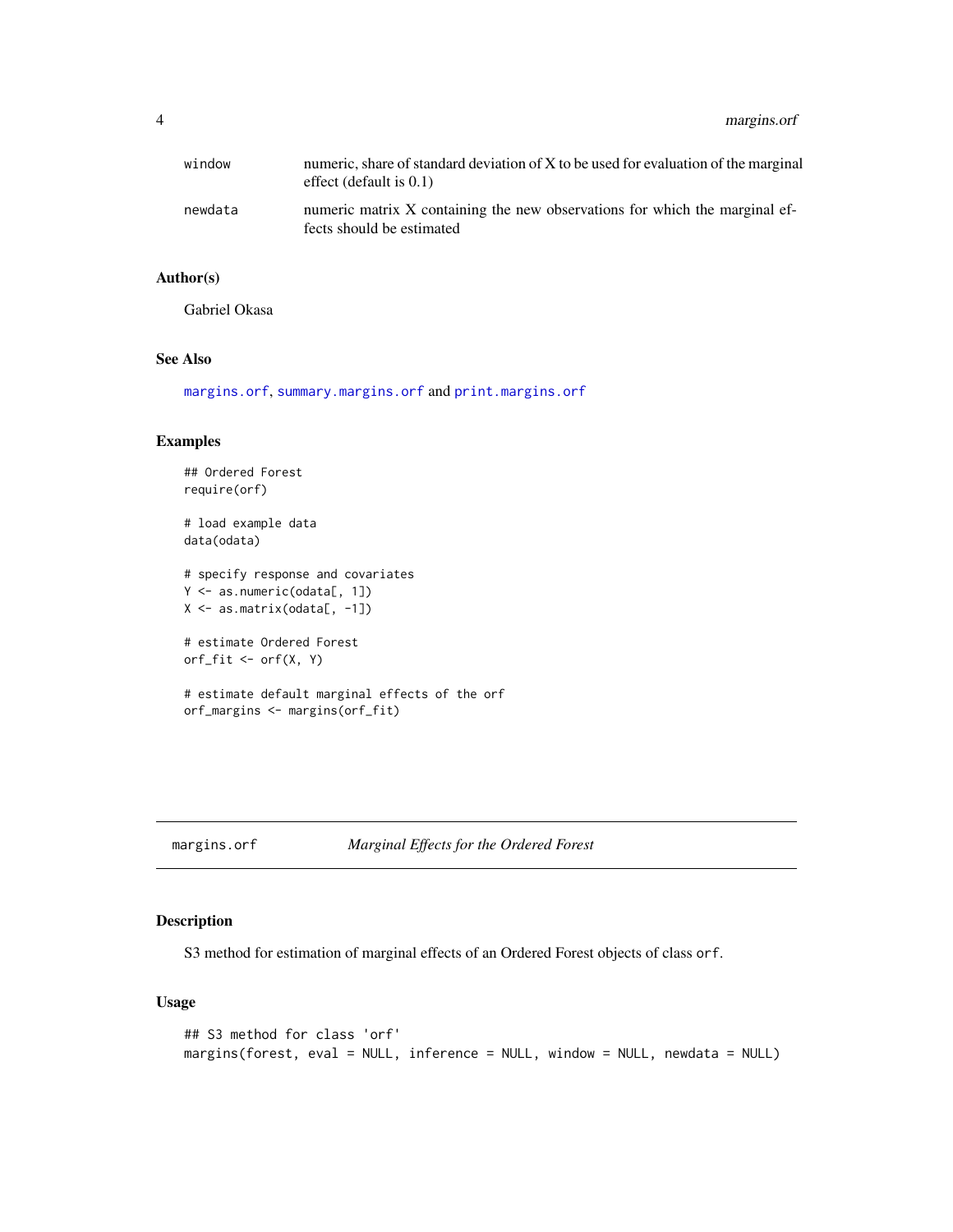# <span id="page-4-0"></span>margins.orf 5

# Arguments

| forest    | estimated Ordered Forest object of class or f                                                                                       |
|-----------|-------------------------------------------------------------------------------------------------------------------------------------|
| eval      | string, defining evaluation point for marginal effects. These can be one of<br>"mean", "atmean", or "atmedian". (Default is "mean") |
| inference | logical, if TRUE inference on marginal effects will be conducted (default is<br>inherited from the orf object)                      |
| window    | numeric, share of standard deviation of X to be used for evaluation of the marginal<br>effect (default is $0.1$ )                   |
| newdata   | numeric matrix X containing the new observations for which the marginal ef-<br>fects should be estimated                            |

# Details

margins.orf estimates marginal effects at the mean, at the median, or the mean marginal effects, depending on the eval argument. It is advised to increase the number of subsampling replications in the supplied orf object as the estimation of the marginal effects is a more demanding exercise than a simple Ordered Forest estimation/prediction. Additionally to the estimation of the marginal effects, the weight-based inference for the effects is supported as well. Note, that the inference procedure is much more computationally exhausting exercise due to the computation of the forest weights. Additionally, the evaluation window for the marginal effects can be regulated through the window argument. Furthermore, new data for which marginal effects should be computed can be supplied as well as long as it lies within the support of X.

#### Value

object of type margins.orf with following elements

| info      | info containing forest inputs and data used |
|-----------|---------------------------------------------|
| effects   | marginal effects                            |
| variances | variances of marginal effects               |
| errors    | standard errors of marginal effects         |
| tvalues   | t-values of marginal effects                |
| pvalues   | p-values of marginal effects                |

# Author(s)

Gabriel Okasa

# See Also

[summary.margins.orf](#page-15-1), [print.margins.orf](#page-12-1)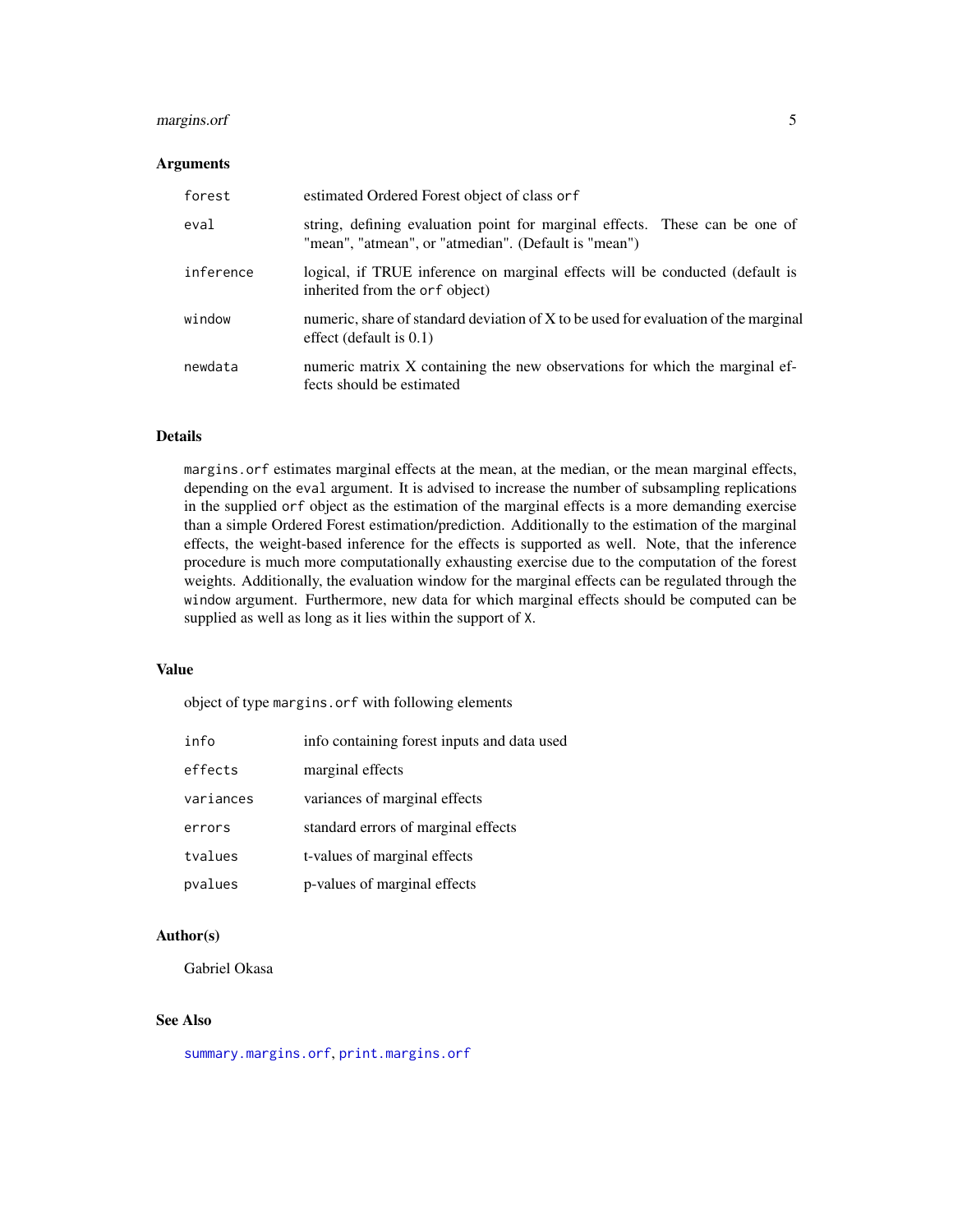#### <span id="page-5-0"></span>Examples

```
## Ordered Forest
require(orf)
# load example data
data(odata)
# specify response and covariates
Y <- as.numeric(odata[, 1])
X \leftarrow \text{as_matrix}(\text{odata}[, -1])# estimate Ordered Forest
orf_fit \leftarrow orf(X, Y)# estimate marginal effects of the orf (default)
orf_margins <- margins(orf_fit)
# estimate marginal effects evaluated at the mean
orf_margins <- margins(orf_fit, eval = "atmean")
# estimate marginal effects with inference
# (orf object has to be estimated with honesty and subsampling)
orf_margins <- margins(orf_fit, inference = TRUE)
# estimate marginal effects with custom window size
orf_margins <- margins(orf_fit, window = 0.5)
# estimate marginal effects for some new data (within support of X)
orf_margins <- margins(orf_fit, newdata = X[1:10, ])
# estimate marginal effects with all custom settings
orf_margins <- margins(orf_fit, eval = "atmedian", inference = TRUE,
                                 window = 0.5, newdata = X[1:10, ]
```
odata *Simulated Example Dataset*

# Description

A simulated example dataset with ordered categorical outcome variable containing different types of covariates for illustration purposes.

#### Usage

odata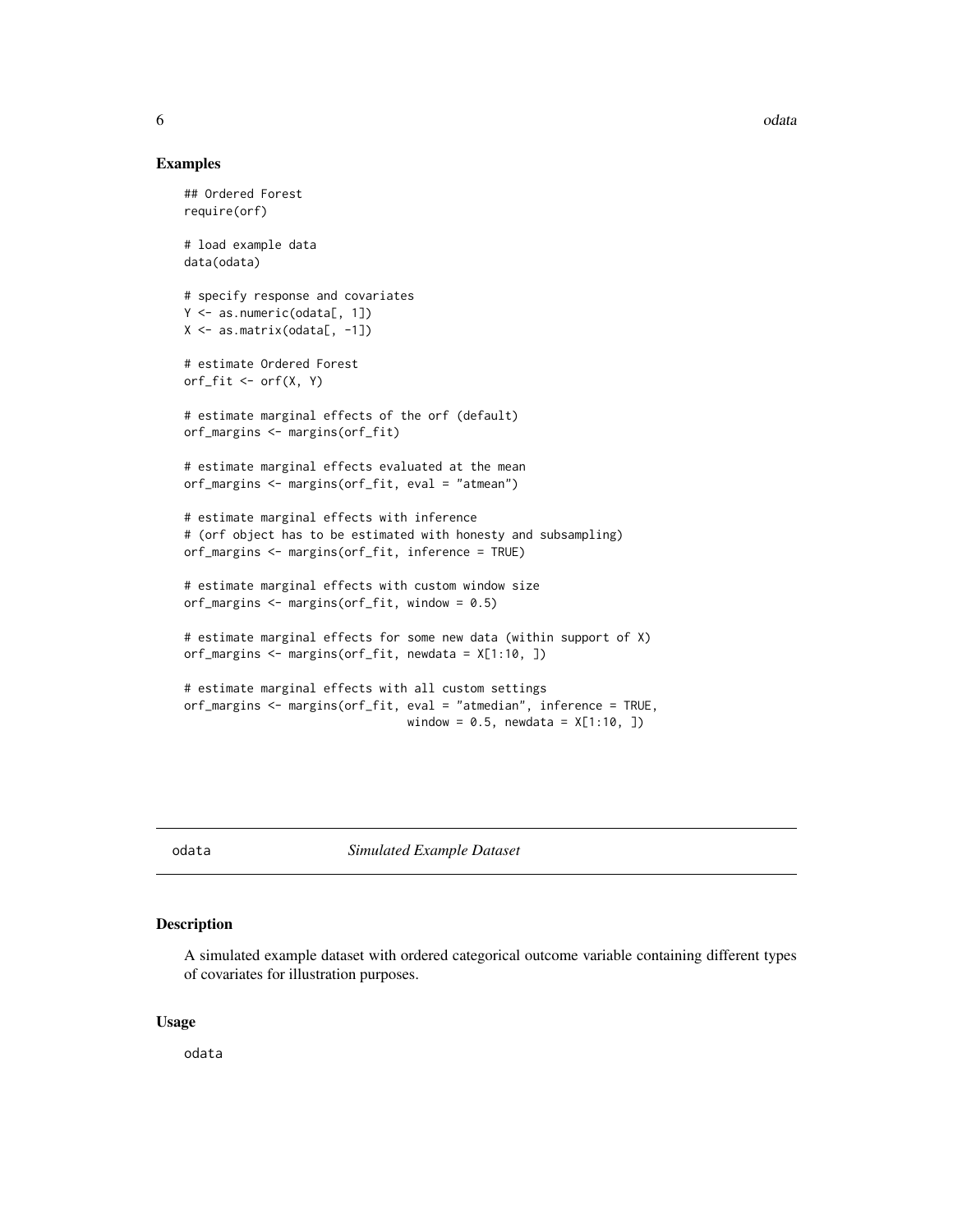#### odata  $\overline{7}$

# Format

A data frame with 1000 rows and 5 variables

# Details

For the exact data generating process, see the example below.

# Value

| Y              | ordered outcome, classes 1, 2, and 3      |
|----------------|-------------------------------------------|
| X <sub>1</sub> | continuous covariate, $N(0,1)$            |
| X2             | categorical covariate, values 1, 2, and 3 |
| X3             | binary covariate, values 0 and 1          |
| X4             | continuous covariate, $N(0,10)$           |

# Examples

```
# generate example data
# set seed for replicability
set.seed(123)
# number of observations
n <- 1000
# various covariates
X1 \leftarrow \text{norm}(n, 0, 1) # continuous
X2 \leq - rbinom(n, 2, 0.5) # categorical
X3 \leftarrow \text{rbinom}(n, 1, 0.5) \# \text{dummy}X4 \leq rnorm(n, 0, 10) # noise
# bind into matrix
X <- as.matrix(cbind(X1, X2, X3, X4))
# deterministic component
deterministic <- X1 + X2 + X3
# generate continuous outcome with logistic error
Y <- deterministic + rlogis(n, 0, 1)
# thresholds for continuous outcome
cuts <- quantile(Y, c(0, 1/3, 2/3, 1))
# discretize outcome into ordered classes 1, 2, 3
Y <- as.numeric(cut(Y, breaks = cuts, include.lowest = TRUE))
# save data as a dataframe
odata <- as.data.frame(cbind(Y, X))
```
# end of data generating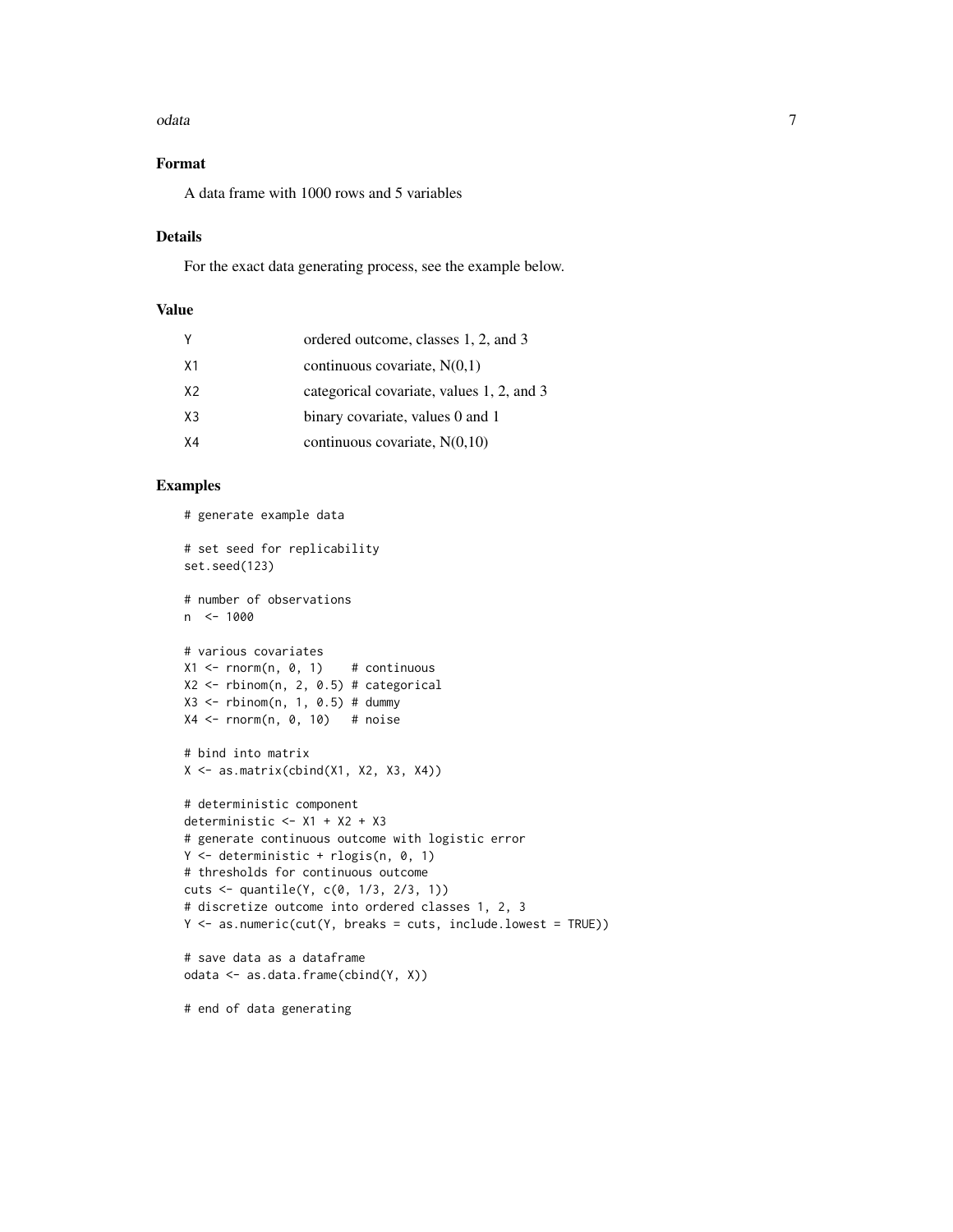# <span id="page-7-0"></span>Description

An implementation of the Ordered Forest estimator as developed in Lechner & Okasa (2019). The Ordered Forest flexibly estimates the conditional probabilities of models with ordered categorical outcomes (so-called ordered choice models). Additionally to common machine learning algorithms the orf package provides functions for estimating marginal effects as well as statistical inference thereof and thus provides similar output as in standard econometric models for ordered choice. The core forest algorithm relies on the fast C++ forest implementation from the ranger package (Wright & Ziegler, 2017).

# Usage

```
orf(
  X,
  Y,
  num.trees = 1000,
  mtry = NULL,min.node.size = NULL,
  replace = FALSE,
  sample.fraction = NULL,
  honesty = TRUE,
  honesty.fraction = NULL,
  inference = FALSE,
  importance = FALSE
)
```
# Arguments

| X               | numeric matrix of features                                                                                                                                                     |  |
|-----------------|--------------------------------------------------------------------------------------------------------------------------------------------------------------------------------|--|
| Y               | numeric vector of outcomes                                                                                                                                                     |  |
| num.trees       | scalar, number of trees in a forest, i.e. bootstrap replications (default is 1000)<br>trees)                                                                                   |  |
| mtry            | scalar, number of randomly selected features (default is the squared root of num-<br>ber of features, rounded up to the nearest integer)                                       |  |
| min.node.size   | scalar, minimum node size, i.e. leaf size of a tree (default is 5 observations)                                                                                                |  |
| replace         | logical, if TRUE sampling with replacement, <i>i.e.</i> bootstrap is used to grow<br>the trees, otherwise subsampling without replacement is used (default is set to<br>FALSE) |  |
| sample.fraction |                                                                                                                                                                                |  |
|                 | scalar, subsampling rate (default is 1 for bootstrap and 0.5 for subsampling)                                                                                                  |  |
| honesty         | logical, if TRUE honest forest is built using sample splitting (default is set to<br>TRUE)                                                                                     |  |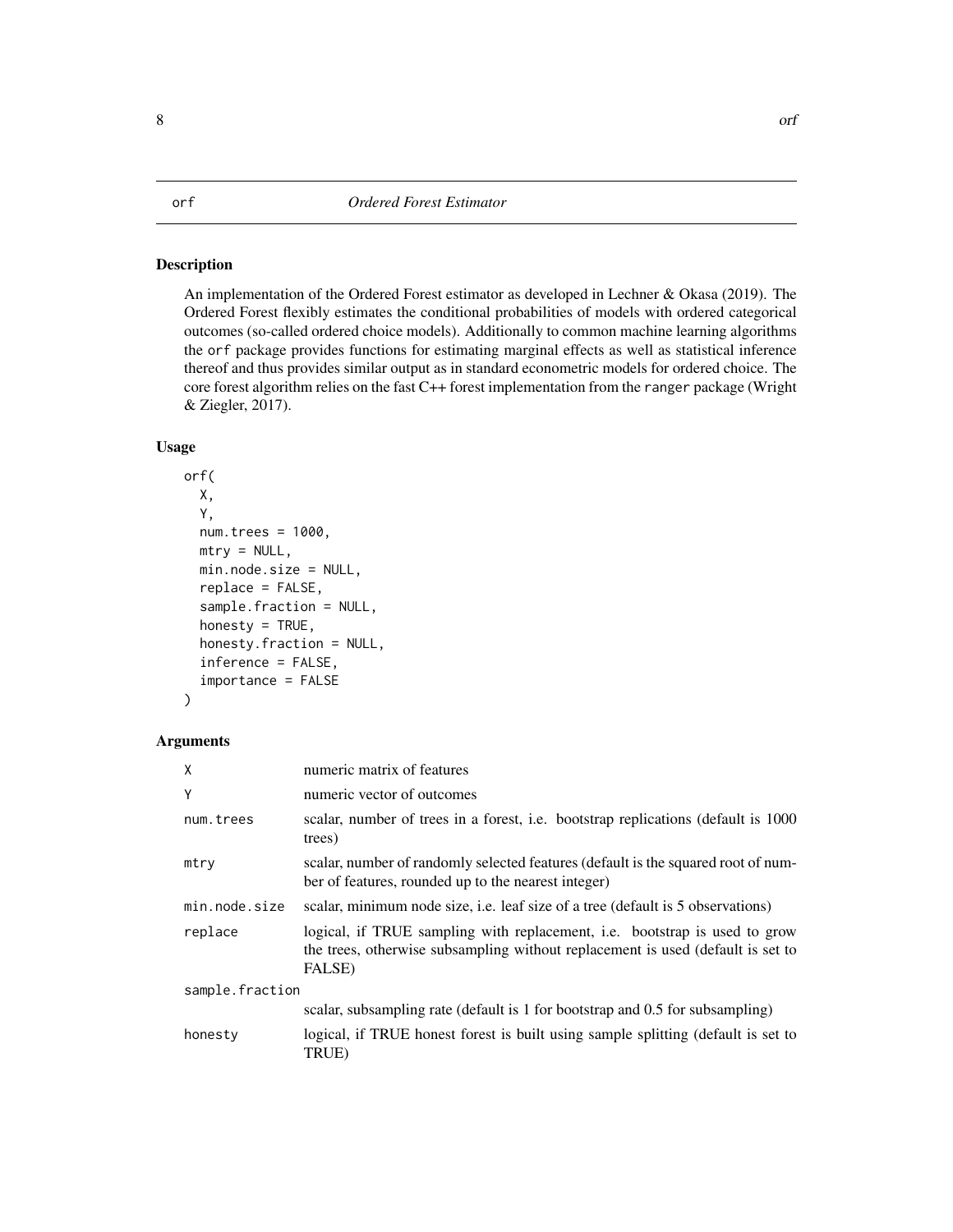| honesty.fraction |                                                                                                                 |  |
|------------------|-----------------------------------------------------------------------------------------------------------------|--|
|                  | scalar, share of observations belonging to honest sample not used for growing<br>the forest (default is $0.5$ ) |  |
| inference        | logical, if TRUE the weight based inference is conducted (default is set to<br>FALSE)                           |  |
| importance       | logical, if TRUE variable importance measure based on permutation is con-<br>ducted (default is set to FALSE)   |  |

# Details

The Ordered Forest function, or f, estimates the conditional ordered choice probabilities, i.e.  $P[Y=m|X=x]$ . Additionally, weight-based inference for the probability predictions can be conducted as well. If inference is desired, the Ordered Forest must be estimated with honesty and subsampling. If prediction only is desired, estimation without honesty and with bootstrapping is recommended for optimal prediction performance.

In order to estimate the Ordered Forest user must supply the data in form of matrix of covariates X and a vector of outcomes 'codeY to the orf function. These data inputs are also the only inputs that must be specified by the user without any defaults. Further optional arguments include the classical forest hyperparameters such as number of trees, num.trees, number of randomly selected features, mtry, and the minimum leaf size, min.node.size. The forest building scheme is regulated by the replace argument, meaning bootstrapping if replace = TRUE or subsampling if replace = FALSE. For the case of subsampling, sample. fraction argument regulates the subsampling rate. Further, honest forest is estimated if the honesty argument is set to TRUE, which is also the default. Similarly, the fraction of the sample used for the honest estimation is regulated by the honesty.fraction argument. The default setting conducts a 50:50 sample split, which is also generally advised to follow for optimal performance. Inference procedure of the Ordered Forest is based on the forest weights and is controlled by the inference argument. Note, that such weight-based inference is computationally demanding exercise due to the estimation of the forest weights and as such longer computation time is to be expected. Lastly, the importance argument turns on and off the permutation based variable importance.

orf is compatible with standard R commands such as predict, margins, plot, summary and print. For further details, see examples below.

# Value

object of type orf with following elements

| forests     | saved forests trained for orf estimations (inherited from ranger) |
|-------------|-------------------------------------------------------------------|
| info        | info containing forest inputs and data used                       |
| predictions | predicted values for class probabilities                          |
| variances   | variances of predicted values                                     |
| importance  | weighted measure of permutation based variable importance         |
| accuracy    | oob measures for mean squared error and ranked probability score  |

#### Author(s)

Gabriel Okasa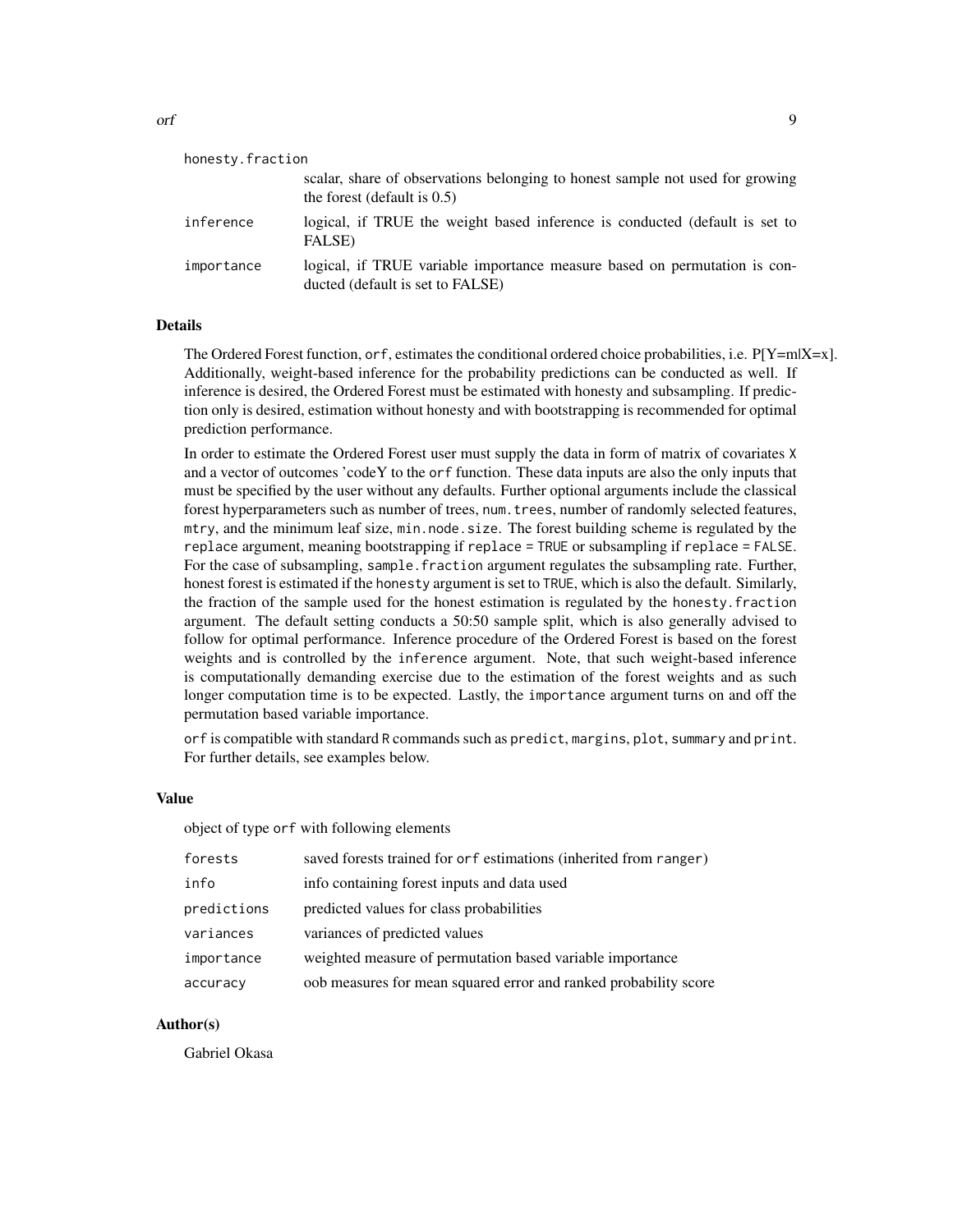#### <span id="page-9-0"></span>References

- Lechner, M., & Okasa, G. (2019). Random Forest Estimation of the Ordered Choice Model. arXiv preprint arXiv:1907.02436. <https://arxiv.org/abs/1907.02436>
- Goller, D., Knaus, M. C., Lechner, M., & Okasa, G. (2018). Predicting Match Outcomes in Football by an Ordered Forest Estimator (No. 1811). University of St. Gallen, School of Economics and Political Science. [http://ux-tauri.unisg.ch/RePEc/usg/econwp/EWP-1811.](http://ux-tauri.unisg.ch/RePEc/usg/econwp/EWP-1811.pdf) [pdf](http://ux-tauri.unisg.ch/RePEc/usg/econwp/EWP-1811.pdf)
- Wright, M. N. & Ziegler, A. (2017). ranger: A fast implementation of random forests for high dimensional data in C++ and R. J Stat Softw 77:1-17. [https://doi.org/10.18637/jss.](https://doi.org/10.18637/jss.v077.i01) [v077.i01](https://doi.org/10.18637/jss.v077.i01).

### See Also

[summary.orf](#page-17-1), [plot.orf](#page-10-1) [predict.orf](#page-11-1), [margins.orf](#page-3-1)

#### Examples

```
## Ordered Forest
require(orf)
# load example data
data(odata)
# specify response and covariates
Y <- as.numeric(odata[, 1])
X \leftarrow \text{as_matrix}(\text{odata}[, -1])# estimate Ordered Forest with default parameters
orf_fit \leftarrow orf(X, Y)# estimate Ordered Forest with own tuning parameters
orf_fit <- orf(X, Y, num.trees = 2000, mtry = 3, min-node.size = 10)# estimate Ordered Forest with bootstrapping and without honesty
orf_fit \leftarrow orf(X, Y, replace = TRUE, honesty = FALSE)# estimate Ordered Forest with subsampling and with honesty
orf_fit \leq orf(X, Y, replace = FALSE, honesty = TRUE)# estimate Ordered Forest with subsampling and with honesty
# with own tuning for subsample fraction and honesty fraction
orf_fit <- orf(X, Y, replace = FALSE, sample.fraction = 0.5,
                      honesty = TRUE, honesty. fraction = 0.5)
# estimate Ordered Forest with subsampling and with honesty and with inference
# (for inference, subsampling and honesty are required)
orf_fit <- orf(X, Y, replace = FALSE, honesty = TRUE, inference = TRUE)
# estimate Ordered Forest with simple variable importance measure
orf_fit \leftarrow orf(X, Y, importance = TRUE)
```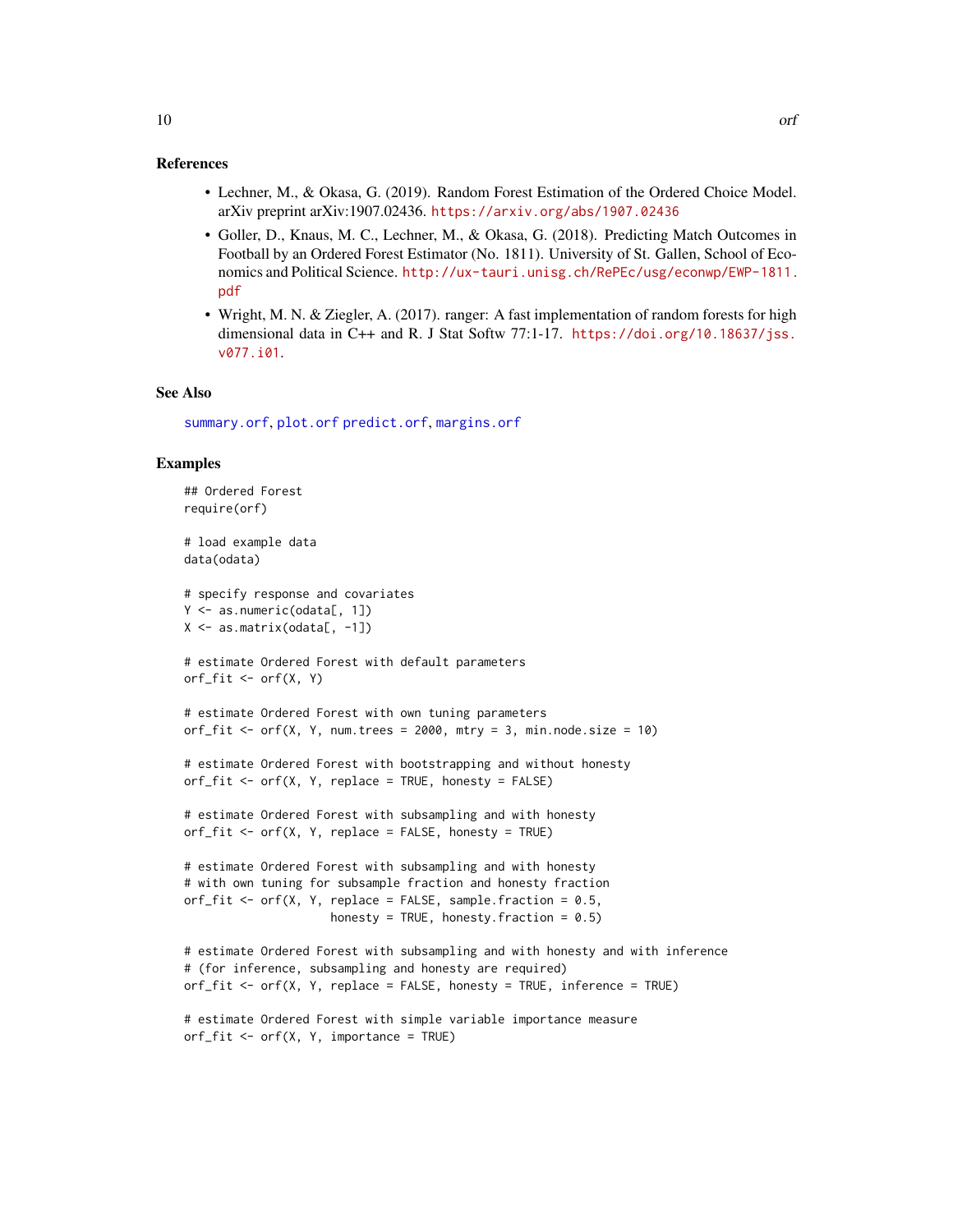#### <span id="page-10-0"></span>plot.orf 11

```
# estimate Ordered Forest with all custom settings
orf_fit <- orf(X, Y, num.trees = 2000, mtry = 3, min.node.size = 10,
                     replace = TRUE, sample.fraction = 1,
                     honesty = FALSE, honesty. fraction = 0,
                     inference = FALSE, importance = FALSE)
```
<span id="page-10-1"></span>plot.orf *Plot of the Ordered Forest*

# Description

plot the probability distributions estimated by the Ordered Forest object of class orf

# Usage

## S3 method for class 'orf'  $plot(x, \ldots)$ 

#### Arguments

|          | estimated Ordered Forest object of class or f |
|----------|-----------------------------------------------|
| $\cdots$ | further arguments (currently ignored)         |

# Details

plot.orf generates probability distributions, i.e. density plots of estimated ordered probabilities by the Ordered Forest for each outcome class considered. The plots effectively visualize the estimated probability density in contrast to a real observed ordered outcome class and as such provide a visual inspection of the overall in-sample estimation accuracy. The dashed lines locate the means of the respective probability distributions.

#### Author(s)

Gabriel Okasa

# Examples

```
# Ordered Forest
require(orf)
# load example data
data(odata)
# specify response and covariates
Y <- as.numeric(odata[, 1])
X \leftarrow \text{as_matrix}(\text{odata}[, -1])
```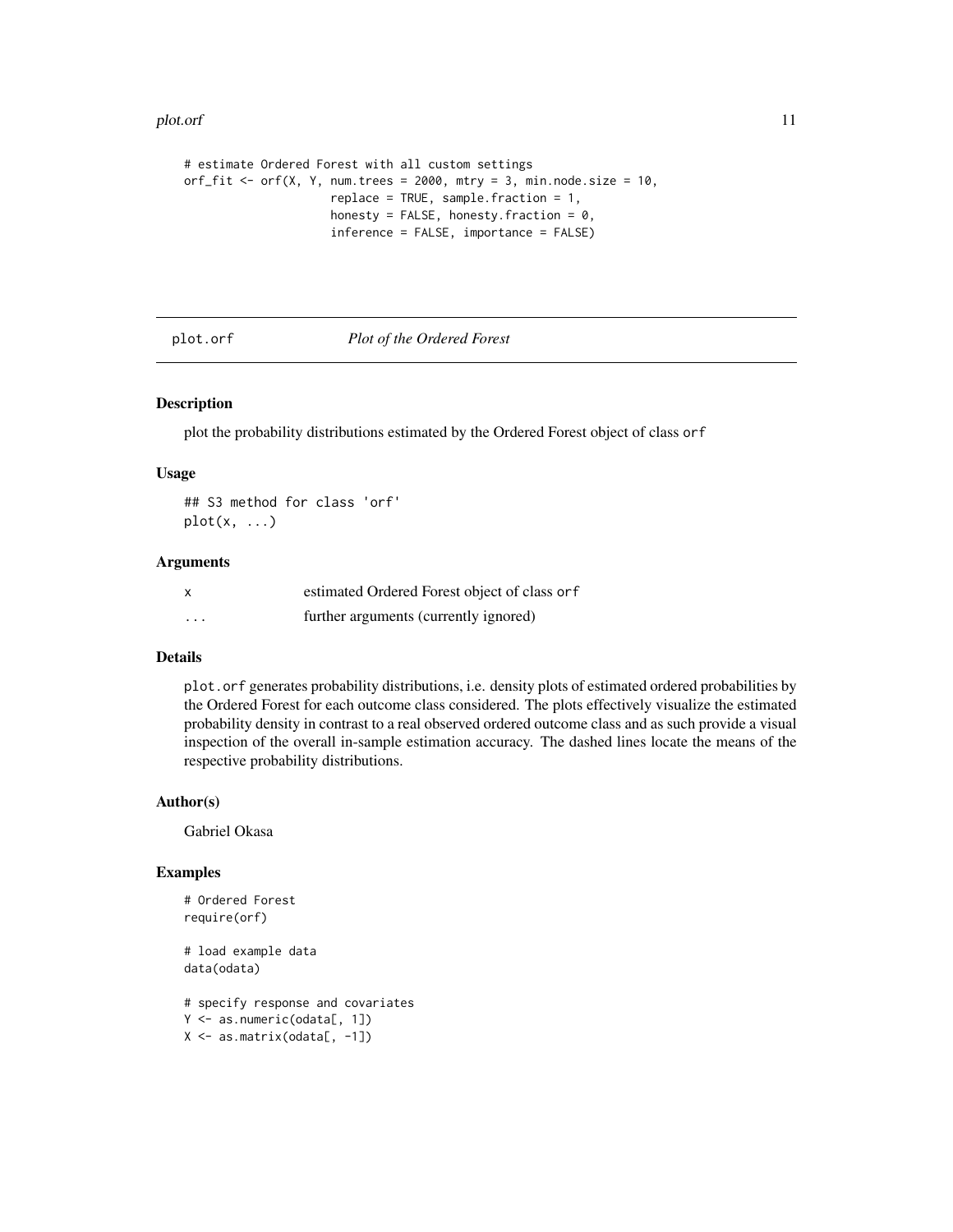```
# estimate Ordered Forest
orf_fit <- orf(X, Y)
# plot the estimated probability distributions
plot(orf_fit)
```
<span id="page-11-1"></span>

predict.orf *Prediction of the Ordered Forest*

#### Description

Prediction for new observations based on estimated Ordered Forest of class orf

## Usage

```
## S3 method for class 'orf'
predict(object, newdata = NULL, type = NULL, inference = NULL, ...)
```
# Arguments

| object    | estimated Ordered Forest object of class or f                                                                                                                |
|-----------|--------------------------------------------------------------------------------------------------------------------------------------------------------------|
| newdata   | numeric matrix X containing the observations for which the outcomes should be<br>predicted                                                                   |
| type      | string, specifying the type of the prediction, These can be either "probs" or "p"<br>for probabilities and "class" or "c" for classes. (Default is "probs"). |
| inference | logical, if TRUE variances for the predictions will be estimated (only feasible<br>for probability predictions).                                             |
| $\ddotsc$ | further arguments (currently ignored)                                                                                                                        |

# Details

predict.orf estimates the conditional ordered choice probabilities, i.e. P[Y=m|X=x] for new data points (matrix X containing new observations of covariates) based on the estimated Ordered Forest object of class orf. Furthermore, weight-based inference for the probability predictions can be conducted as well. If inference is desired, the supplied Ordered Forest must be estimated with honesty and subsampling. If prediction only is desired, estimation without honesty and with bootstrapping is recommended for optimal prediction performance. Additionally to the probability predictions, class predictions can be estimated as well using the type argument. In this case, the predicted classes are obtained as classes with the highest predicted probability.

#### Value

object of class orf.prediction with following elements

| info        | info containing forest inputs and data used |
|-------------|---------------------------------------------|
| predictions | predicted values                            |
| variances   | variances of predicted values               |

<span id="page-11-0"></span>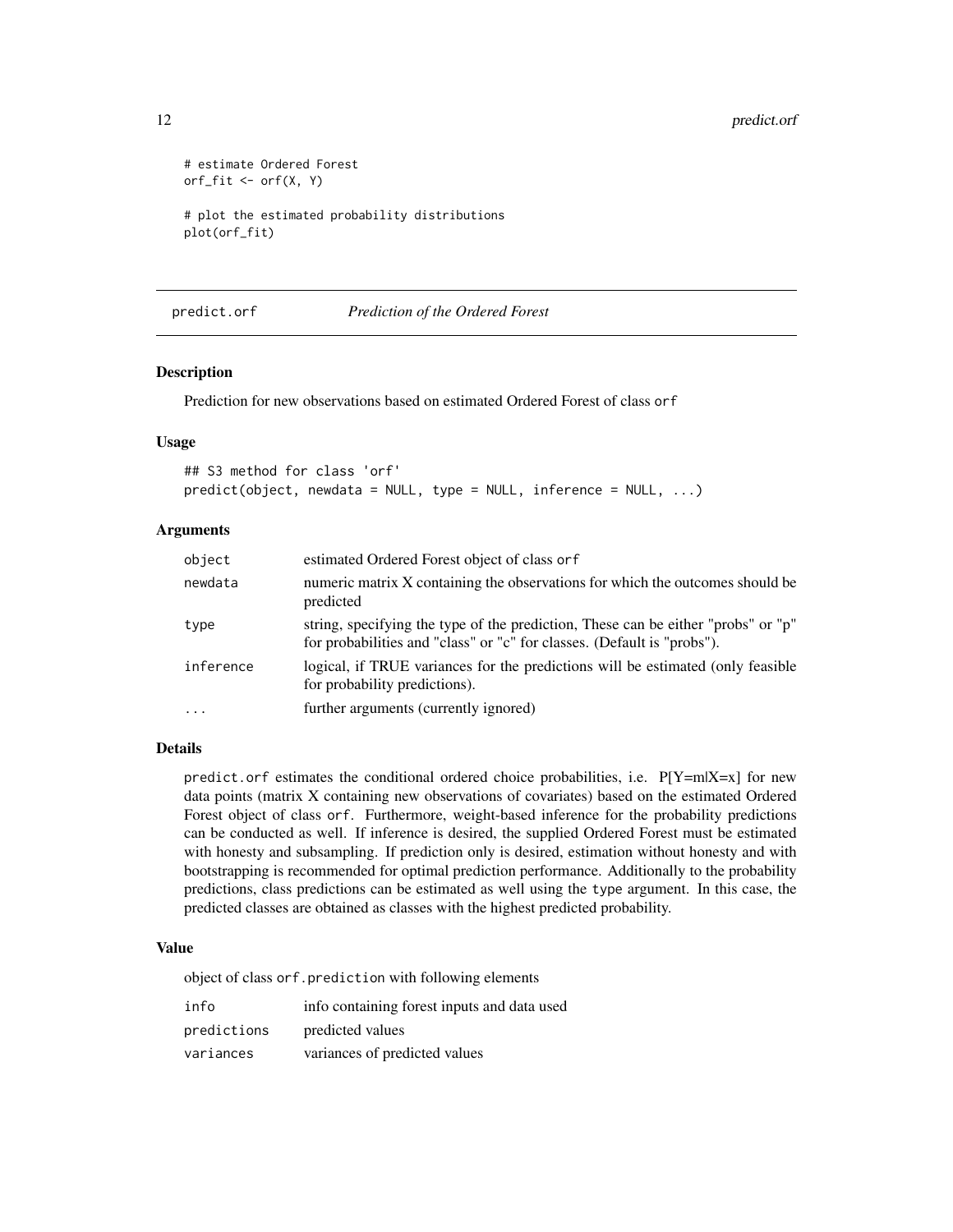# <span id="page-12-0"></span>print.margins.orf 13

## Author(s)

Gabriel Okasa

# See Also

[summary.orf.prediction](#page-18-1), [print.orf.prediction](#page-14-1)

# Examples

```
# Ordered Forest
require(orf)
# load example data
data(odata)
# specify response and covariates for train and test
idx <- sample(seq(1, nrow(odata), 1), 0.8*nrow(odata))
# train set
Y_train <- as.numeric(odata[idx, 1])
X_train <- as.matrix(odata[idx, -1])
# test set
Y_test <- as.numeric(odata[-idx, 1])
X_test <- as.matrix(odata[-idx, -1])
# estimate Ordered Forest
orf_fit <- orf(X_train, Y_train)
# predict the probabilities with the estimated orf
orf_pred <- predict(orf_fit, newdata = X_test)
# predict the probabilities with estimated orf together with variances
orf_pred <- predict(orf_fit, newdata = X_test, inference = TRUE)
# predict the classes with estimated orf
orf_pred <- predict(orf_fit, newdata = X_test, type = "class")
```
<span id="page-12-1"></span>print.margins.orf *Print of the Ordered Forest Marginal Effects*

#### Description

print of estimated marginal effects of the Ordered Forest of class margins.orf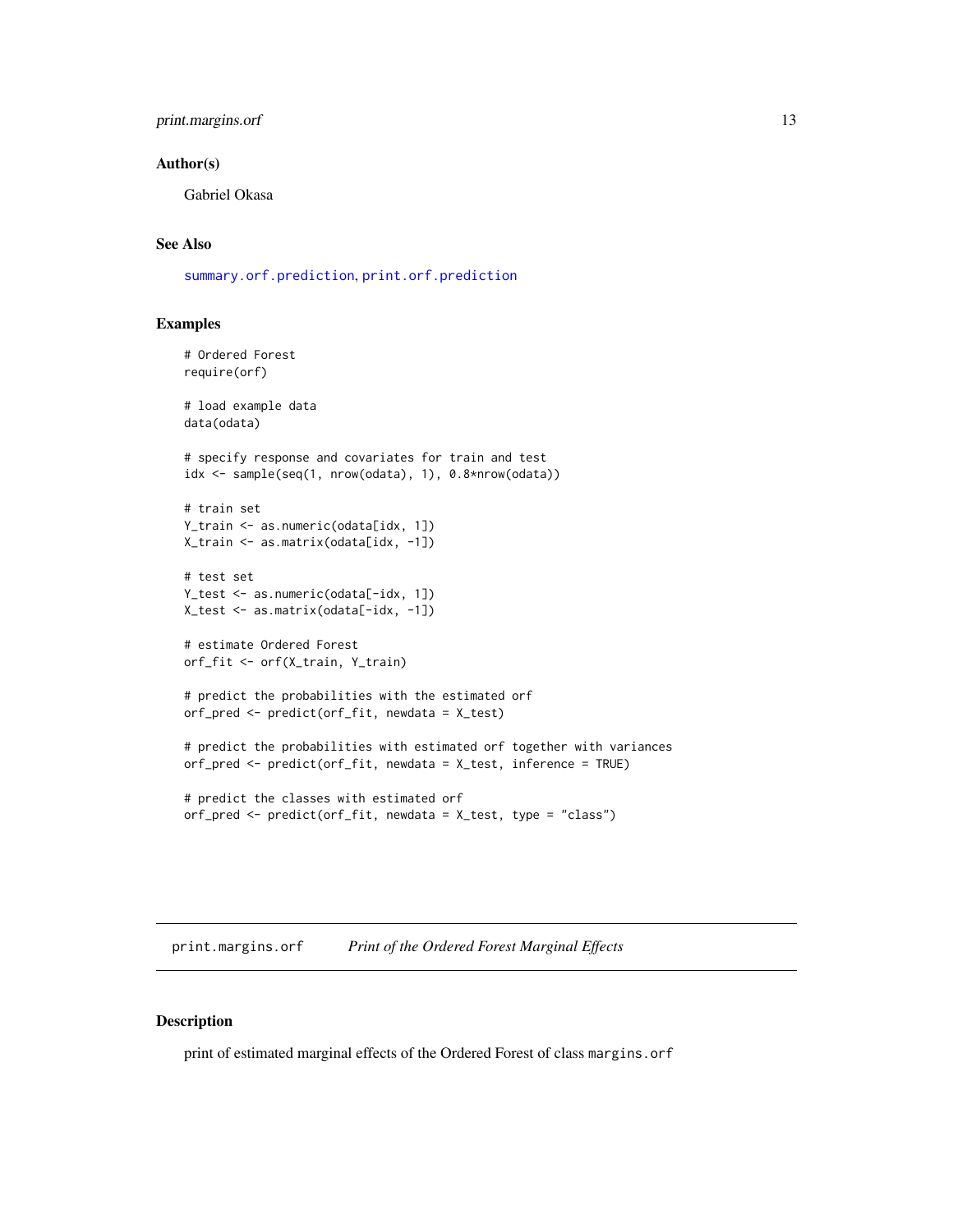# <span id="page-13-0"></span>Usage

```
## S3 method for class 'margins.orf'
print(x, \ldots)
```
#### Arguments

|          | estimated Ordered Forest Marginal Effect object of type margins.orf |
|----------|---------------------------------------------------------------------|
| $\cdots$ | further arguments (currently ignored)                               |

# Details

print.margins.orf provides a first glimpse of the Ordered Forest marginal effects, printed directly to the R console. The printed information contains the results for the marginal effects for each covariate and each outcome class.

# Author(s)

Gabriel Okasa

# Examples

```
## Ordered Forest
require(orf)
# load example data
data(odata)
# specify response and covariates
Y <- as.numeric(odata[, 1])
X \leftarrow \text{as_matrix}(\text{odata}[, -1])# estimate Ordered Forest
orf_fit \leftarrow orf(X, Y)# estimate marginal effects of the orf
orf_margins <- margins(orf_fit)
# print marginal effects
print(orf_margins)
```
print.orf *Print of the Ordered Forest*

# Description

print of an estimated Ordered Forest object of class orf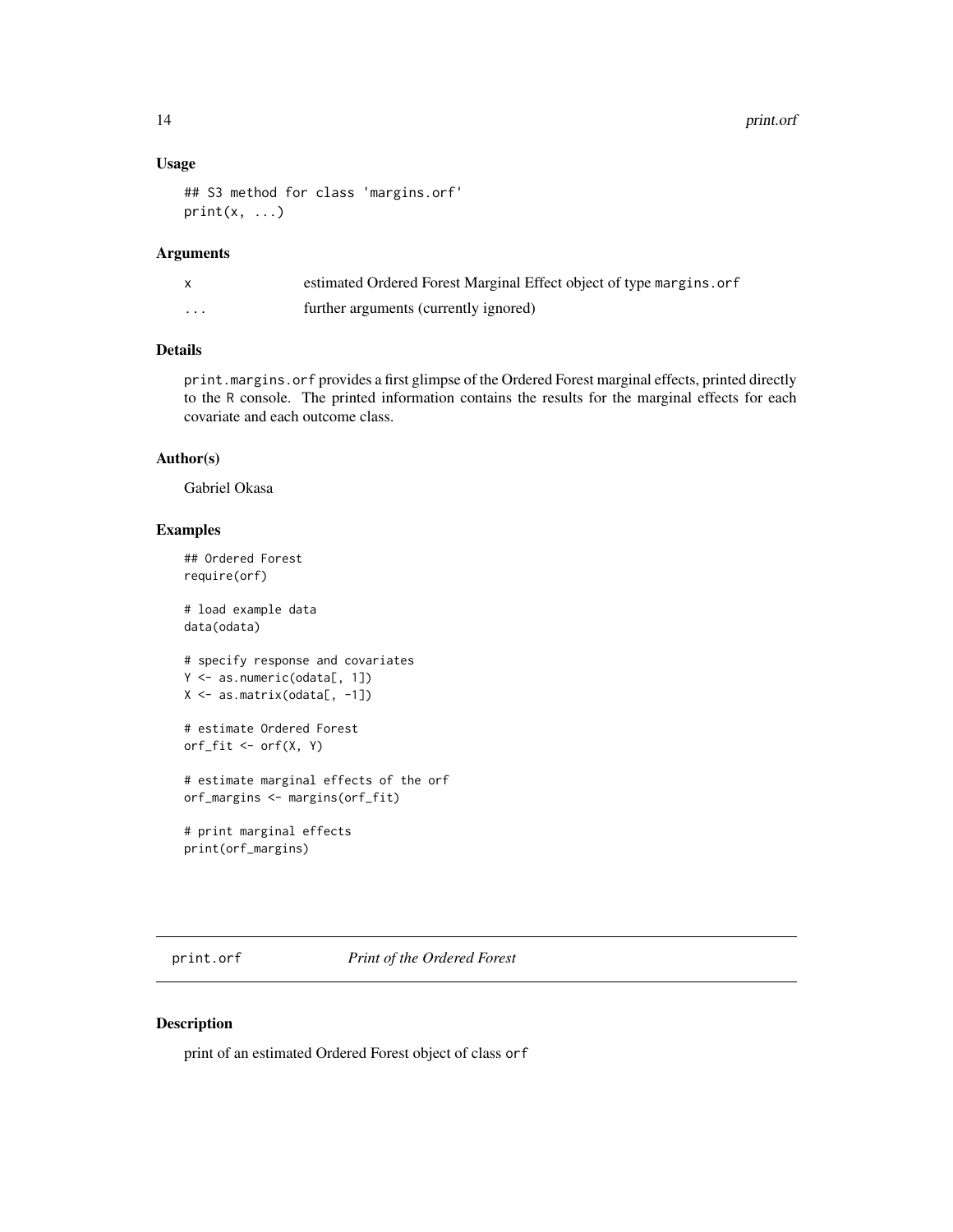# <span id="page-14-0"></span>print.orf.prediction 15

# Usage

```
## S3 method for class 'orf'
print(x, \ldots)
```
### Arguments

|          | estimated Ordered Forest object of class or f |
|----------|-----------------------------------------------|
| $\cdots$ | further arguments (currently ignored)         |

# Details

print.orf provides a first glimpse of the Ordered Forest estimation, printed directly to the R console. The printed information contains the main inputs of the orf function.

# Author(s)

Gabriel Okasa

## Examples

```
# Ordered Forest
require(orf)
# load example data
data(odata)
# specify response and covariates
Y <- as.numeric(odata[, 1])
X \leftarrow \text{as_matrix}(\text{odata}[, -1])# estimate Ordered Forest
orf_fit <- orf(X, Y)
# print output of the orf estimation
print(orf_fit)
```
<span id="page-14-1"></span>print.orf.prediction *Print of the Ordered Forest Prediction*

# Description

print of Ordered Forest predictions of class or f. prediction

#### Usage

```
## S3 method for class 'orf.prediction'
print(x, \ldots)
```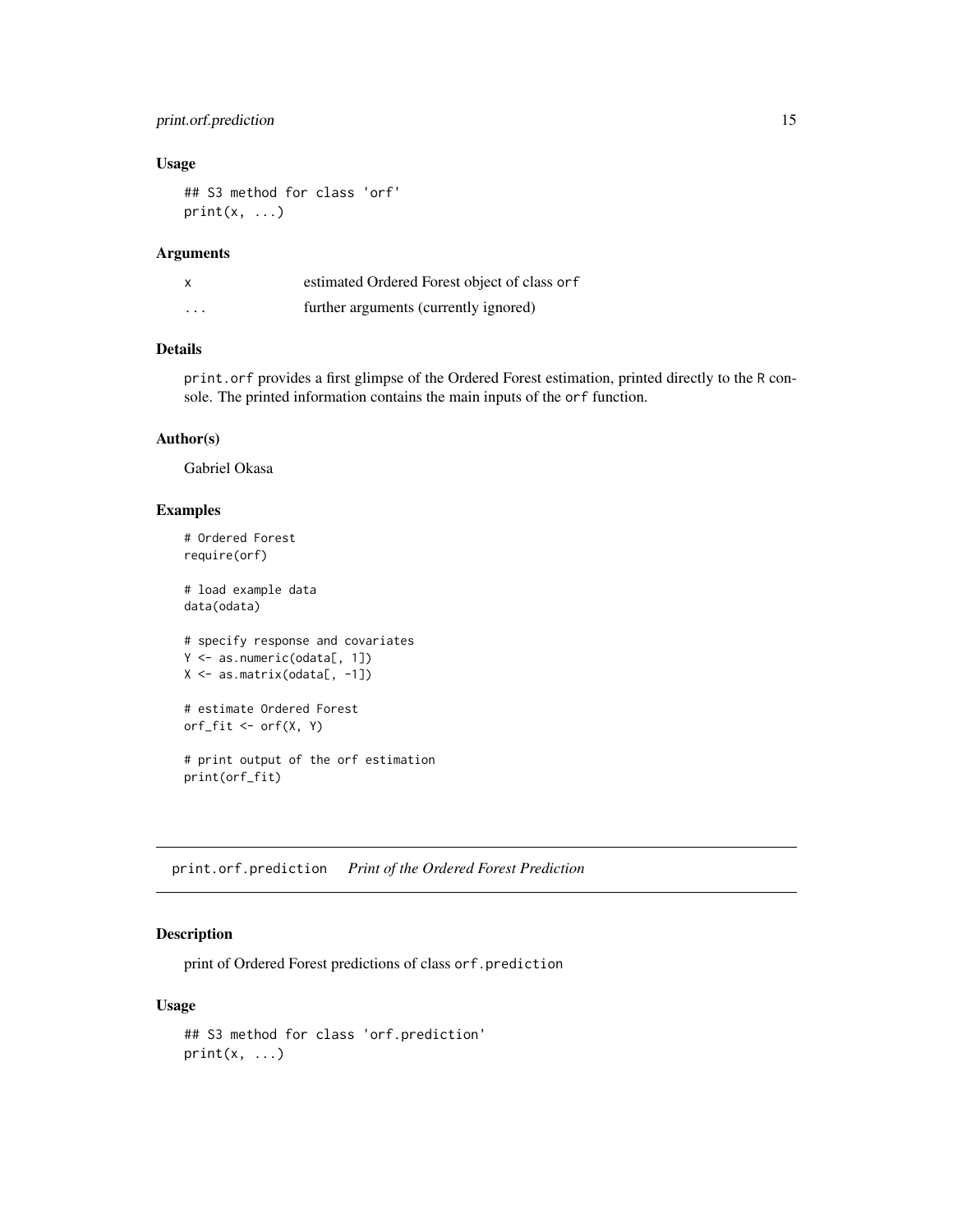#### <span id="page-15-0"></span>**Arguments**

|   | predicted Ordered Forest object of class or f. prediction |
|---|-----------------------------------------------------------|
| . | further arguments (currently ignored)                     |

# Details

print.orf.prediction provides a first glimpse of the Ordered Forest prediction, printed directly to the R console. The printed information contains the main inputs of the predict.orf function.

#### Author(s)

Gabriel Okasa

#### Examples

```
# Ordered Forest
require(orf)
# load example data
data(odata)
# specify response and covariates for train and test
idx <- sample(seq(1, nrow(odata), 1), 0.8*nrow(odata))
# train set
Y_train <- as.numeric(odata[idx, 1])
X_train <- as.matrix(odata[idx, -1])
# test set
Y_test <- as.numeric(odata[-idx, 1])
X_test <- as.matrix(odata[-idx, -1])
# estimate Ordered Forest
orf_fit <- orf(X_train, Y_train)
# predict the probabilities with the estimated orf
orf_pred <- predict(orf_fit, newdata = X_test)
# print the prediction object
print(orf_pred)
```
<span id="page-15-1"></span>summary.margins.orf *Summary of the Ordered Forest Marginal Effects*

#### Description

summary of estimated marginal effects of the Ordered Forest of class margins.orf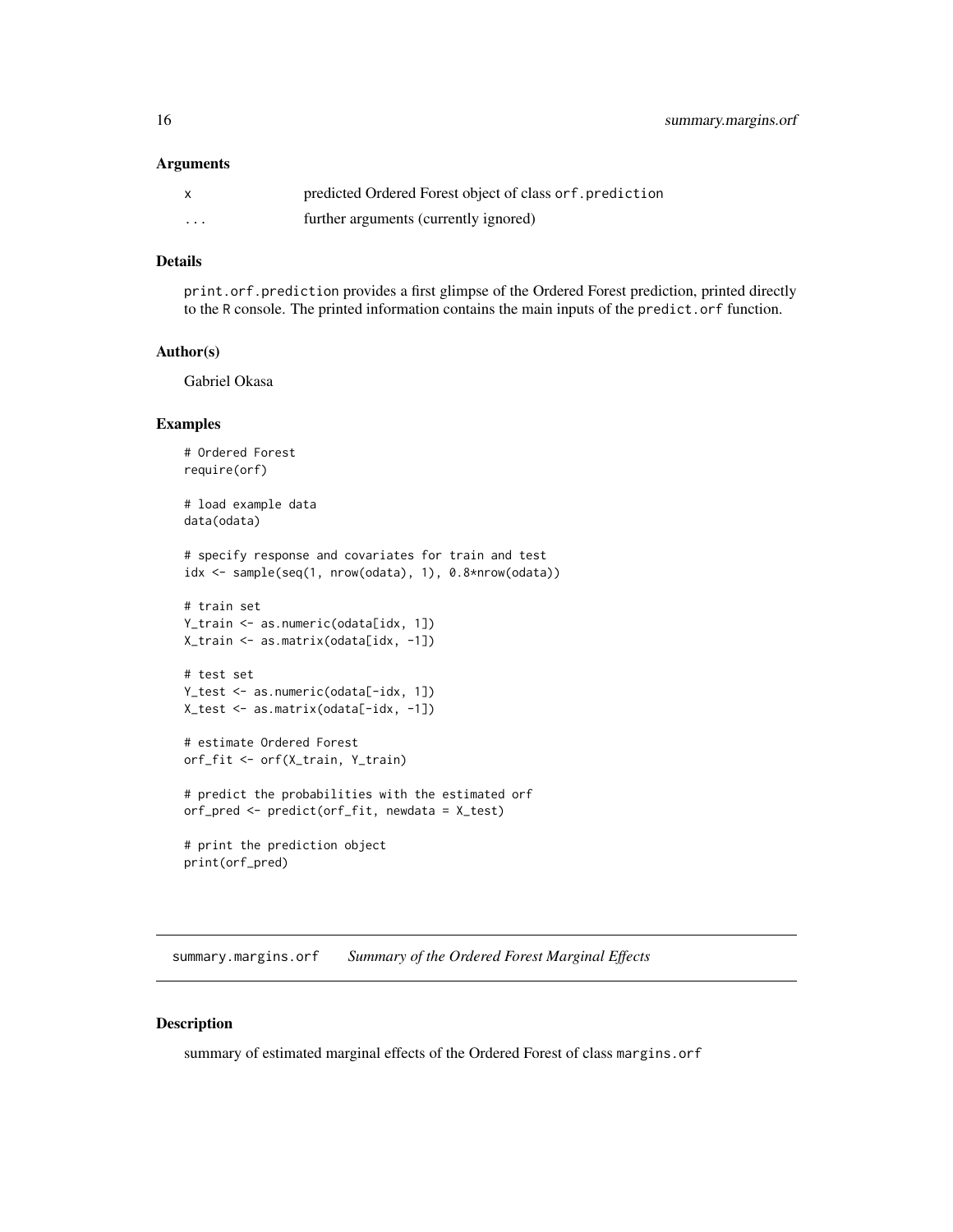# summary.margins.orf 17

#### Usage

```
## S3 method for class 'margins.orf'
summary(object, latex = FALSE, ...)
```
# **Arguments**

| object   | estimated Ordered Forest Marginal Effect object of type margins, or f     |
|----------|---------------------------------------------------------------------------|
| latex    | logical, if TRUE latex coded summary will be generated (default is FALSE) |
| $\cdots$ | further arguments (currently ignored)                                     |

# Details

summary.margins.orf provides estimation results of the Ordered Forest marginal effects. The summary contains the results for the marginal effects for each covariate and each outcome class, optionally with inference as well. Furthermore, summary output as a LaTeX table is supported in order to directly extract the results for the documentation.

# Author(s)

Gabriel Okasa

# Examples

```
## Ordered Forest
require(orf)
```
# load example data data(odata)

```
# specify response and covariates
Y <- as.numeric(odata[, 1])
X <- as.matrix(odata[, -1])
```

```
# estimate Ordered Forest
orf_fit <- orf(X, Y)
```

```
# estimate marginal effects of the orf
orf_margins <- margins(orf_fit)
```

```
# summary of marginal effects
summary(orf_margins)
```

```
# summary of marginal effects coded in LaTeX
summary(orf_margins, latex = TRUE)
```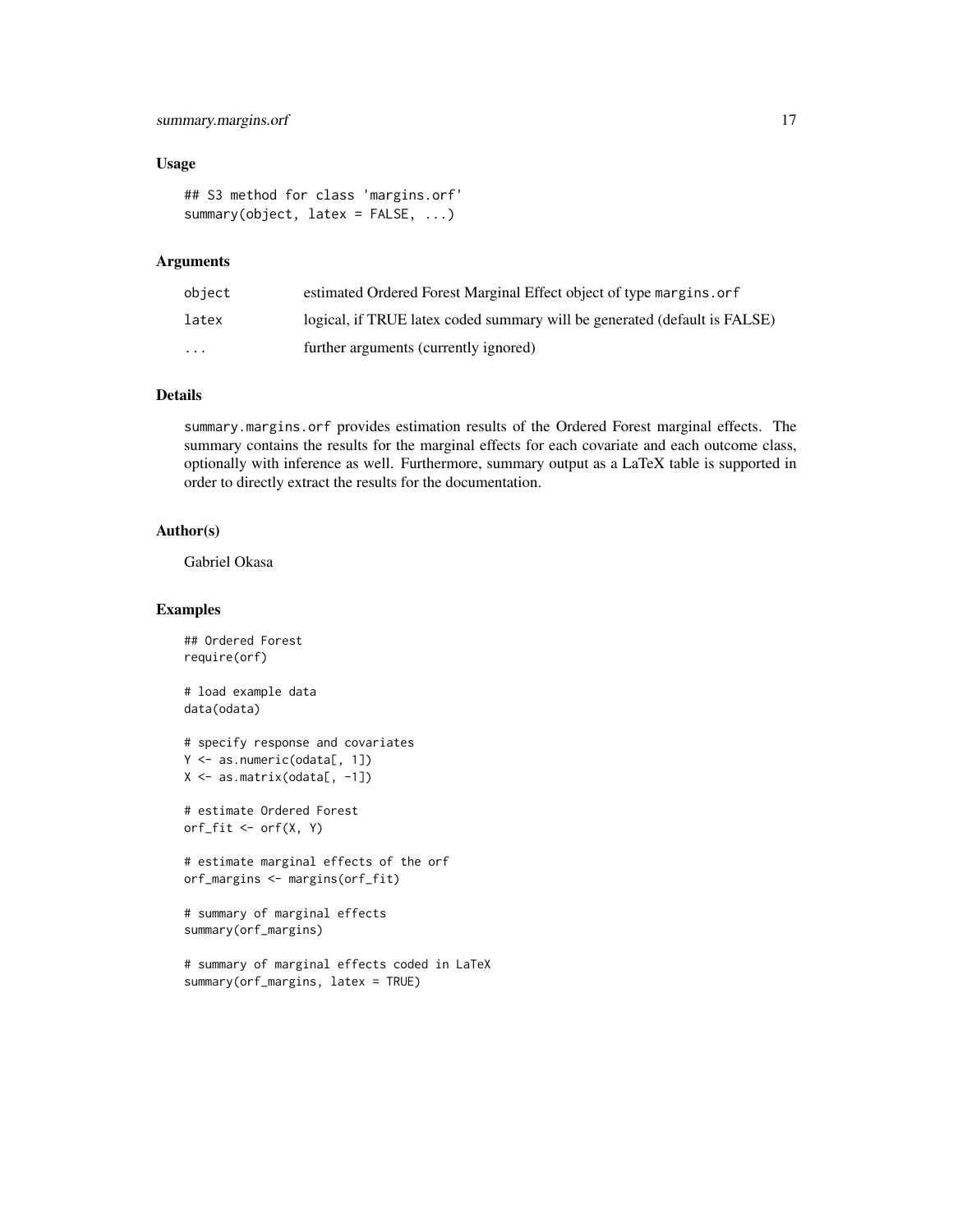<span id="page-17-1"></span><span id="page-17-0"></span>

#### Description

summary of an estimated Ordered Forest object of class orf

# Usage

```
## S3 method for class 'orf'
summary(object, latex = FALSE, ...)
```
#### Arguments

| object                  | estimated Ordered Forest object of class or f                             |
|-------------------------|---------------------------------------------------------------------------|
| latex                   | logical, if TRUE latex coded summary will be generated (default is FALSE) |
| $\cdot$ $\cdot$ $\cdot$ | further arguments (currently ignored)                                     |

# Details

summary.orf provides a short summary of the Ordered Forest estimation, including the input information regarding the values of hyperparameters as well as the output information regarding the prediction accuracy.

# Author(s)

Gabriel Okasa

# Examples

```
# Ordered Forest
require(orf)
# load example data
data(odata)
# specify response and covariates
Y <- as.numeric(odata[, 1])
X <- as.matrix(odata[, -1])
# estimate Ordered Forest
orf_fit <- orf(X, Y)
# show summary of the orf estimation
summary(orf_fit)
# show summary of the orf estimation coded in LaTeX
summary(orf_fit, latex = TRUE)
```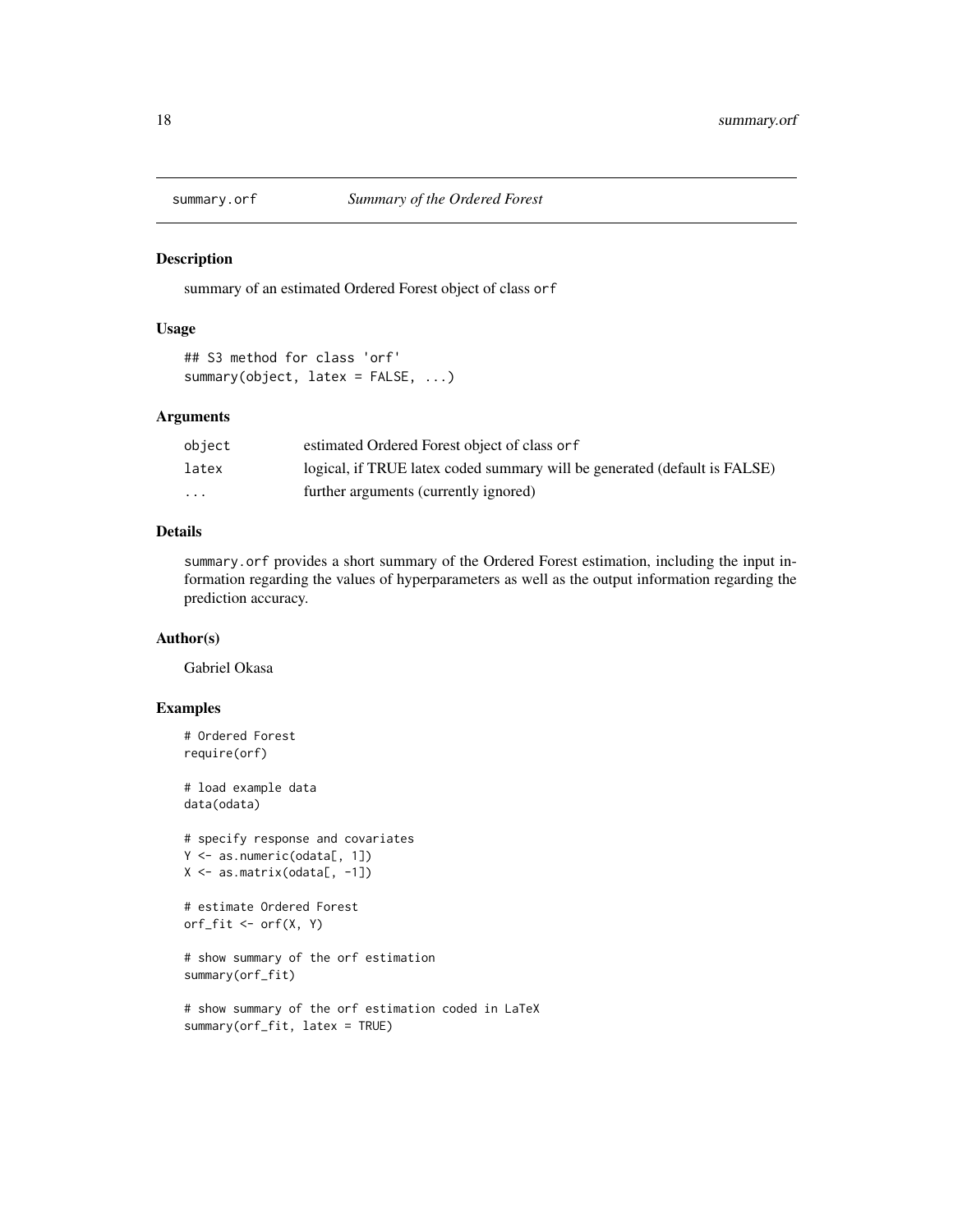<span id="page-18-1"></span><span id="page-18-0"></span>summary.orf.prediction

*Summary of the Ordered Forest Prediction*

#### Description

summary of Ordered Forest predictions of class orf.prediction

#### Usage

```
## S3 method for class 'orf.prediction'
summary(object, latex = FALSE, ...)
```
# Arguments

| object                  | predicted Ordered Forest object of class or f. prediction                 |
|-------------------------|---------------------------------------------------------------------------|
| latex                   | logical, if TRUE latex coded summary will be generated (default is FALSE) |
| $\cdot$ $\cdot$ $\cdot$ | further arguments (currently ignored)                                     |

# Details

summary.orf.prediction provides a main summary of the Ordered Forest prediction, including the input information regarding the values of hyperparameters as well as the inputs of the predict.orf function.

#### Author(s)

Gabriel Okasa

# Examples

```
# Ordered Forest
require(orf)
# load example data
data(odata)
# specify response and covariates for train and test
idx <- sample(seq(1, nrow(odata), 1), 0.8*nrow(odata))
# train set
Y_train <- as.numeric(odata[idx, 1])
X_train <- as.matrix(odata[idx, -1])
# test set
Y_test <- as.numeric(odata[-idx, 1])
X_test <- as.matrix(odata[-idx, -1])
```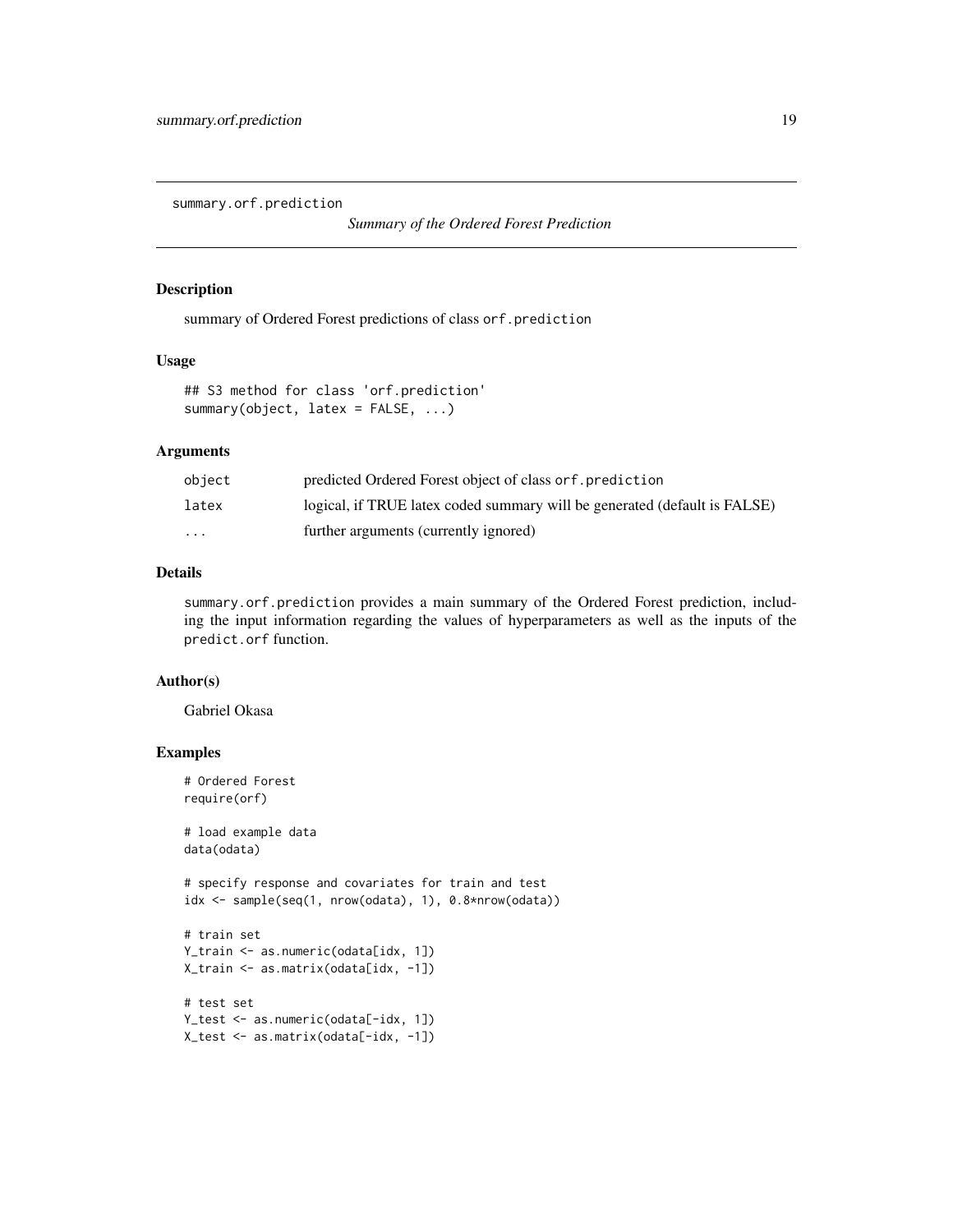# 20 summary.orf.prediction

```
# estimate Ordered Forest
orf_fit <- orf(X_train, Y_train)
# predict the probabilities with the estimated orf
orf_pred <- predict(orf_fit, newdata = X_test)
# summary of the prediction object
summary(orf_pred)
# show summary of the orf prediction coded in LaTeX
summary(orf_pred, latex = TRUE)
```